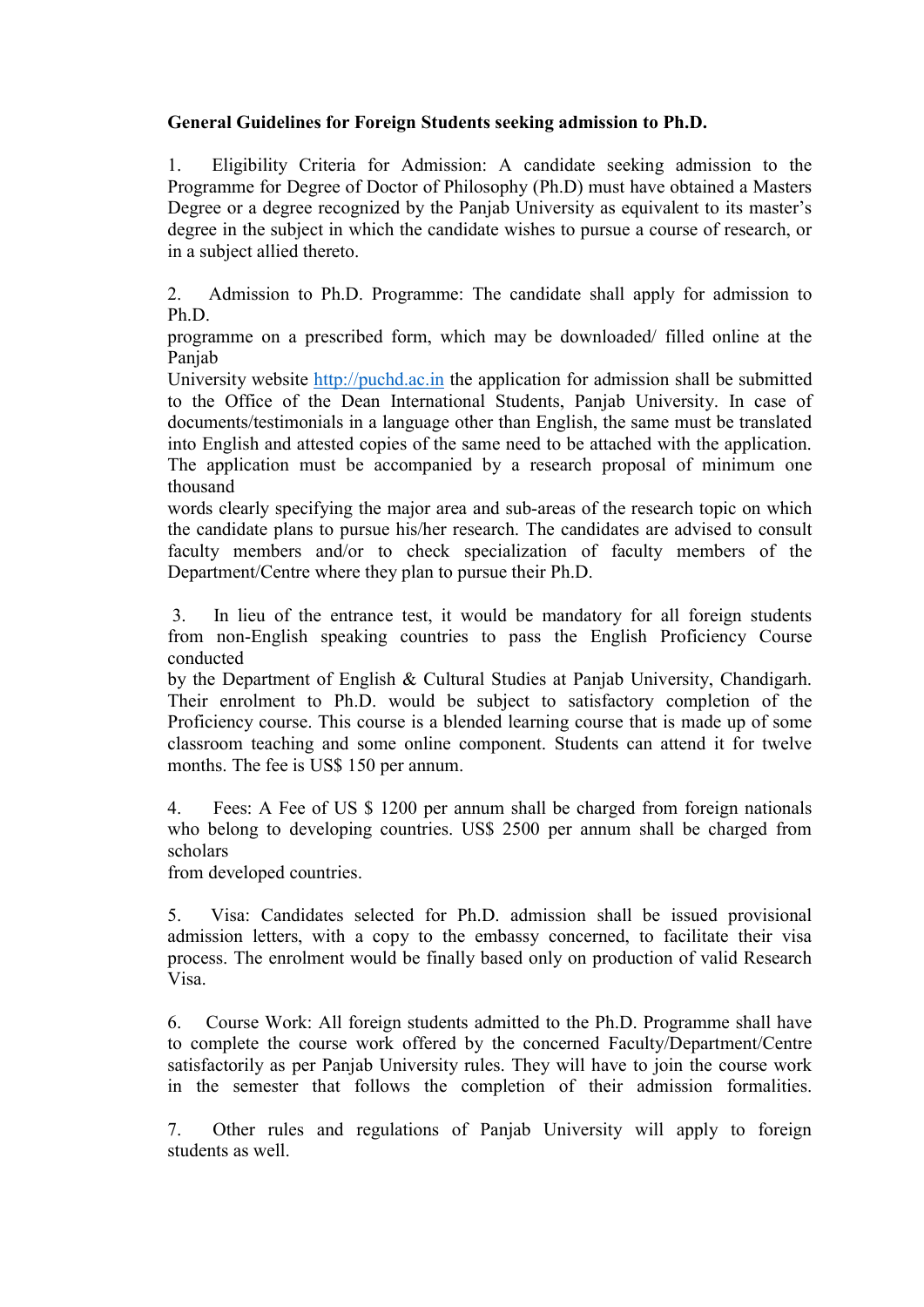8. Admission Schedule: As per P.U. Rule.

# With regard to admission in Ph.D. Program for foreign students, the following new guidelines could be followed:

….

- 1. International students who are being sponsored by the government body such as the ICCR or MHRD or a government agency of their own country, will be given direct admission to Ph.D. subject to the approval of the concerned department or centre.
- 2. International students who have been studying in India and are present in India at the time of the Ph.D. CET will have to sit for the test and clear it in order to be considered for enrolment.
- 3. The International students who are not present in India at the time of the Panjab University Ph.D. CET will need to achieve at least band 5 in IELTS Academic or 60 in TOEFL or 150-154 in GRE or 600 in GMAT. At the time of filling the enrolment form the candidate must attach of the score in any one of the above tests

However, all such candidates will have to qualify in the interview. The same exemption would be followed in respect of entrance test for M.Phil. program.

For detail please see the given below link for Ph.D. guidelines/admissions

http://dui.puchd.ac.in/includes/noticeboard/2017/20170629152557 ph.d.guidelines.pdf?201715062608

## Steps for depositing Ph.D fee per Annum (w.e.f. the date of enrolment) for Foreign Students:-

- (i) a fee of US \$1200 per annum shall be charged from Foreign Nationals who belong to developing countries; and
- (ii) US \$ 2500 per annum shall be charged from those scholars from developed countries.
- 1. Equivalence Certificate from SBI for currenct Foreign Currency rate on that day.

#### Payment Mode:

I Demand Draft in favour of Registrar, Panjab University, Chandigarh.

OR

II For cash Deposit: CODE- E0060 (deposit at SBI Fee Counter of the PU)